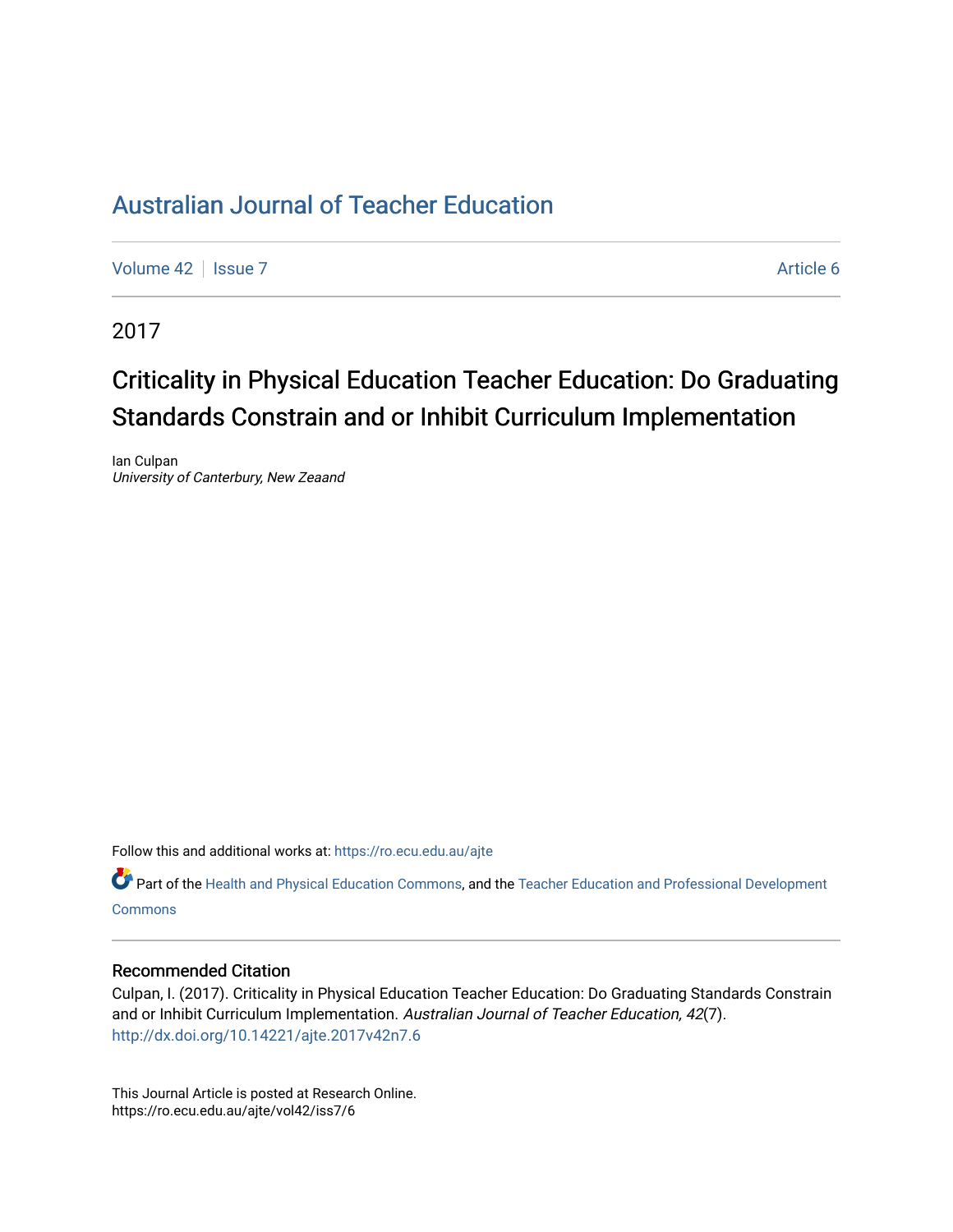## **Criticality in Physical Education Teacher Education: Do Graduating Teacher Standards Constrain and or Inhibit Curriculum Implementation?**

Ian Culpan University of Canterbury, New Zealand

*Abstract: Over the last decade and a half, physical education curricula in New Zealand and Australia have had a strong socio-cultural-critical orientation, providing in depth opportunities for critical inquiry. This article suggests that trying to achieve a criticality maybe impeded and or constrained by present graduating teacher standards. In the discussion, it is highlighted that neither New Zealand nor Australia graduating teacher standards overtly suggest critical inquiry as a part of beginning teachers' required knowledge, skills or dispositions. This could be a significant constraint on maximising the intent of the New Zealand and Australia physical education curricula. As a result, this article makes suggestions as to how a pedagogical constructive framework, with an emphasis on critical constructivism, might provide a way forward.* 

#### **Purpose**

This article highlights that the implementation of the socio-cultural-critical pedagogical orientations of the New Zealand (NZ) and Australian physical education (PE) curricula maybe constrained and inhibited by the omission of critical inquiry in each country's corresponding graduating teacher standards. Problematics with graduating teacher standards are identified and suggestions are made that a pedagogical constructivist framework in PE teacher education may provide a way forward for the PE curricula to move toward maximising their critical inquiry potential. The article also highlights dilemmas and conundrums with present graduating teacher standards in order to identify areas worthy of future discussion, interrogation and debate.

#### **Introduction**

Over the last decade and a half, PE curricula in NZ and Australia have had a strong sociocultural-critical orientation, creating opportunities and possibilities for in depth critical inquiry (Culpan & McBain, 2012; Wright, MacDonald & Burrows, 2004). The use of the terms critical inquiry and criticality in this article refer specifically to work (pedagogy) that is focused on understanding the relationship between power relations and the social, cultural and economic context of knowledge construction. It incorporates an attention to identifying inequalities and examining taken for granted assumptions that may create oppression and injustices. It has, as its central tenet, the empowerment of individuals and groups to take social action in order to achieve liberating change that has a strong social justice orientation (Apple, 2003; Breuing, 2011; McLaren, 2003). This particular understanding of critical inquiry is linked to critical pedagogy

Vol 42, 7, July 2017 84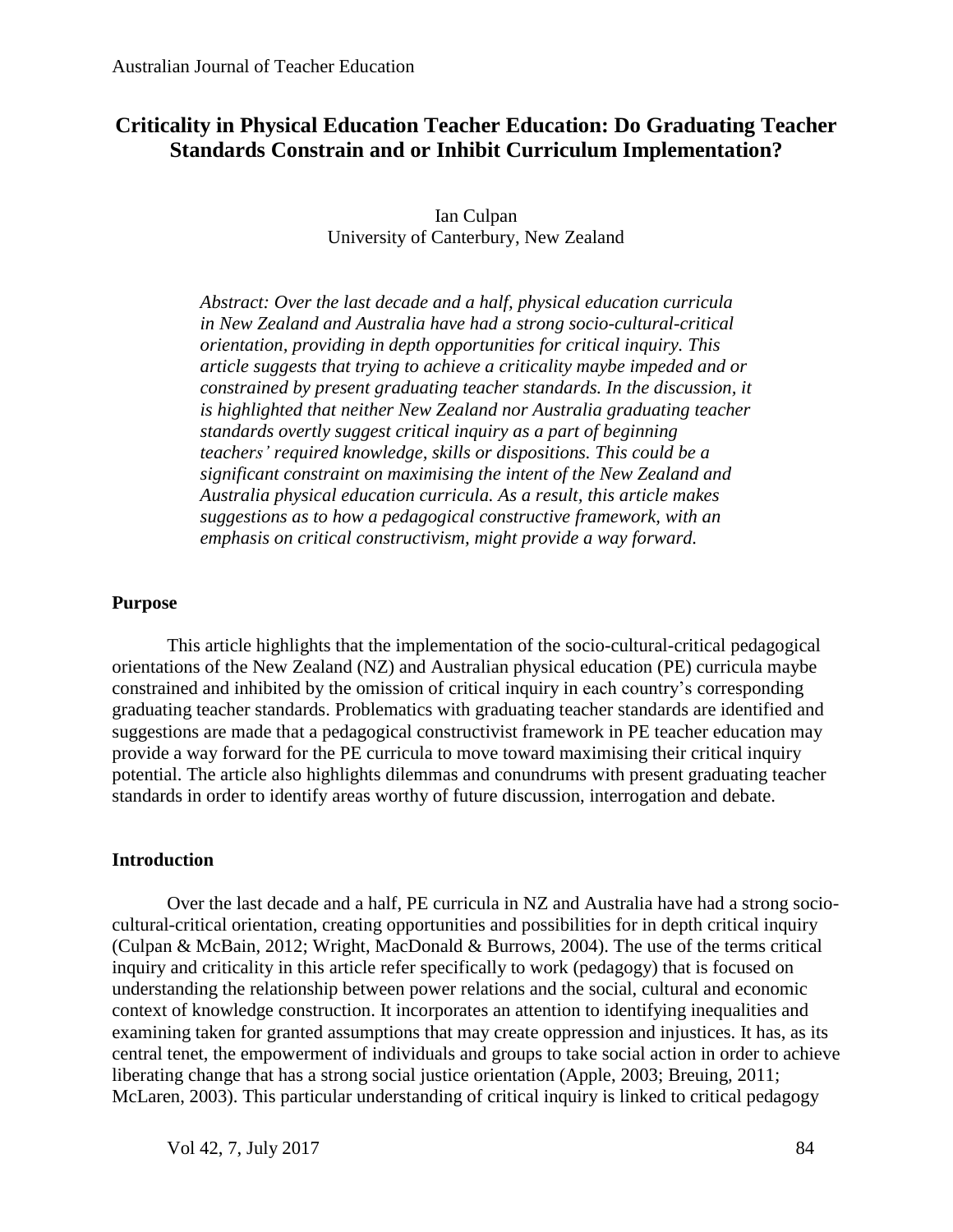(Tinning, 2010). As a consequence, these terms are used inter-changeably throughout the article. While this article privileges the above criticality interpretation, it acknowledges that in some academic writings the 'critical' can mean higher order thinking and inquiry. This can involve problem solving, investigative inquiry and cognitive processing, characterised by analysis and evaluation without the necessary socio-political connotation of empowerment and social change.

Advocacy for critical inquiry is not necessarily a recent innovation. It has been critiqued for its deficiency in achieving 'practical activism' (Bruce, 2013; Culpan & Bruce, 2007; Fernandez-Balboa, 1997; Tinning 2002, 2010). These scholars have argued that critical inquiry has little relevance unless there is robust engagement in praxis. Notwithstanding this critique, Culpan and McBain (2012); Gillespie and McBain (2011); and Wright et al. (2004) suggest a number of ways of how we might achieve connecting the theory/practice nexus. Their scholarly work is important in that new foresights and pathways are identified and discussed. In spite of these scholars attempting to address the practice/theory nexus, my on-going observations and reflections do create a tiny dark shadow of scepticism for the *critical* within PE teacher education contexts. Regardless of the optimism and confidence given to critical pedagogical possibilities, one could claim, in the dark moments of doubt, that the application of critical inquiry is significantly hampered by its obscure and complicated academic positioning. Furthermore, political and regulatory accountability measures, aimed at teacher education, may also provide impediments that can result in critical inquiry becoming somewhat unproductive and even redundant.

#### **Critical Inquiry and Teacher Standards**

The need to, effectively and systematically, draw on critical inquiry in PE teacher education is well documented (Bain, 1990; Culpan & Bruce, 2007; Fernandez-Balboa, 1997; Gillespie & McBain, 2011; Kirk, 2010; Tinning, 2002, 2010; Wright et al., 2004). However, the task of doing so is laden with difficulty. Understanding the sociological sophistication of critical theory and then drawing on this to frame critical inquiry applicable for teacher education and schooling contexts is complex and even intimidating. The complication can result in ignoring what are essential or non-essential aspects of the theory. The import of this could be that the main nuances of the theory are not captured. Unrefined and simplistic understandings lead to broad generalisations that are often problematic. Furthermore, non sophisticated understandings may well result in ignorance around promoting the fundamental aspect of criticality, that being, the empowerment of individuals and collectives to create social change.

Leistyna and Woodrum (1996) indicate that, for critical inquiry to be effective, both teachers and students need to be knowledgeable about the inter-connecting relationship between ideology, power and culture. To understand this three way inter-play, Darder, Torres and Baltodano (2002) suggest two pedagogical principles are important: a critical understanding of dominant ideologies and the development of effective counter hegemonic discourses to address and transform oppressive practices. These two pre-requisites infer that for teacher education there is a need for criticality in PE programmes to include learning experiences that explicitly emphasise dominant socio-political ideologies and the subsequent interrogation and deconstruction of them. Young teachers would then need to situate themselves in relation to that ideology, defend that situating and confront possible existing social inequalities and injustices through practical activism (see Gillespie & McBain, 2011 for a helpful Critical Analysis Process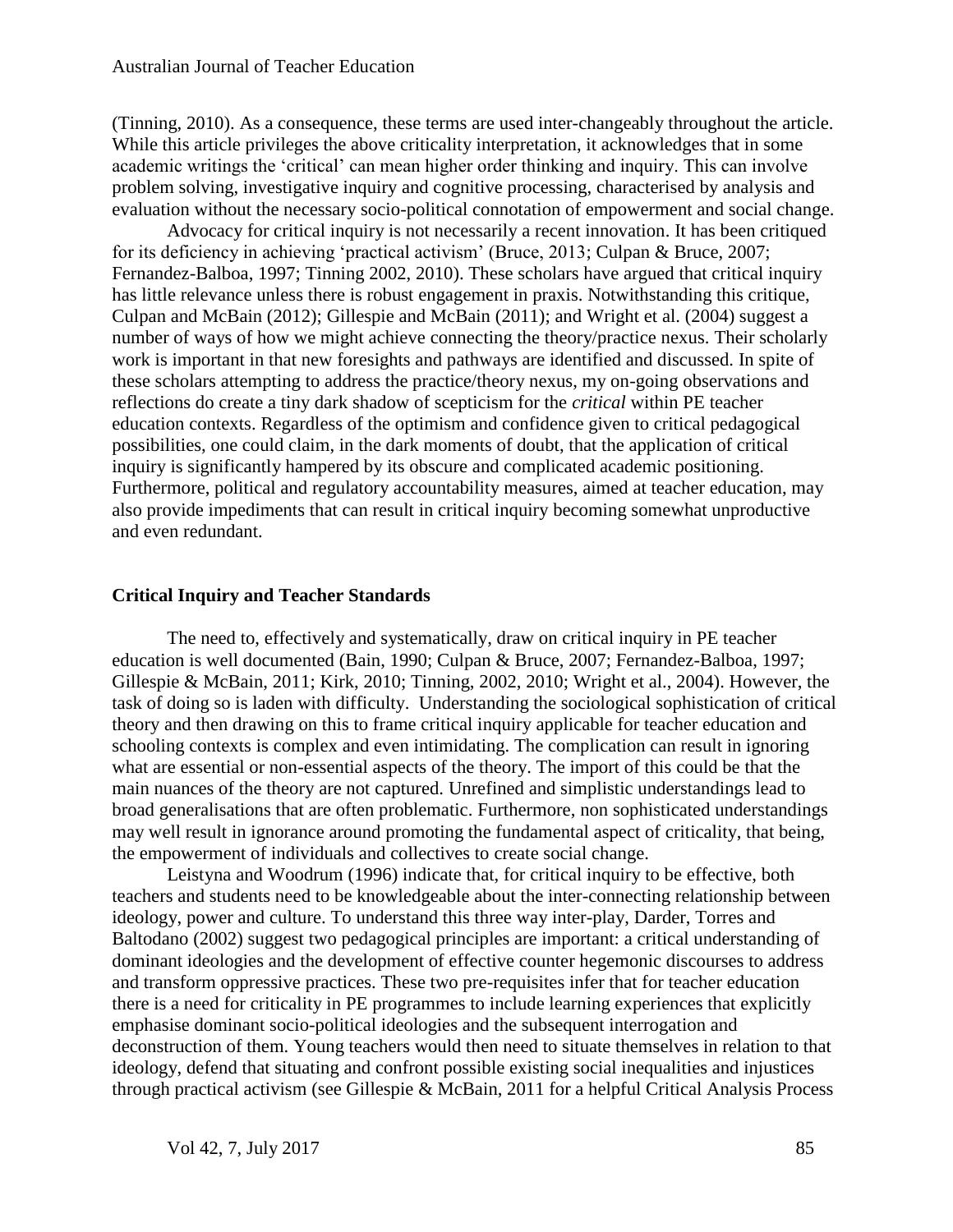#### Australian Journal of Teacher Education

tool). This pedagogical arrangement is challenging, particularly when critical pedagogues need to avoid the danger of assuming social change is uniform across a range of variables. Teachers and students, in their quest to understand and implement critical inquiry, need to be mindful of the changing pace, depths, and contexts within societies. Such understandings acknowledge how these variables can unfavourably affect living conditions, labour markets, and political outcomes, particularly in terms of inequalities, injustices and abuses of power. Central to this challenge is the capability and capacity to critically analyse. A critical analysis is somewhat limiting unless teacher educators, and indeed the students they work with, "understand the interrelations between, on one hand, social actors, their actions, norms, values and ideologies connected to their actions and, on the other hand, social structures of political-legal, military, economic, and ideological character" (Kaspersen, 2000, p.170). Given these requirements, the dark cloud of pedagogical scepticism becomes very evident and serves as a reminder that present structures within teacher education can be both enabling and constraining. The critical analysis governs what is enabling and constraining. In the context of teacher education some rules and or frameworks are more important than others and some more enabling and constraining. Take for example the 'rules/framework' of *Graduating Teacher Standards: Aotearoa New Zealand*  (Education Council of Aotearoa New Zealand, n.d.) and the *Australian Professional Standards for Teachers* (Australian Institute for Teaching and School Leadership, 2011). These standards outline graduating teachers' knowledge skills, and understandings, their ability to action such attributes and the dispositions they have to make them effective teachers (Education Council of Aotearoa New Zealand, n.d.); Australian Institute for Teaching and School Leadership, 2011). The development of such standards in NZ and Australia is a result of political calls for quality teachers, quality outcomes and quality schools. This, Pope (2014) argues, is part of a systematised neo-liberal political agenda, backed by Western governments, international development agencies and private enterprise in their quest to reform schooling. It is part of the wider political agenda to achieve greater economic efficiencies for free market orientations. This ideological orthodoxy, drawn and adapted from the corporate world (Sahlberg, 2006), has two underpinning principles. Firstly, the standardisation of education to achieve accountable policy outcomes and, secondly, low risk, less experimental, restricted, and less expensive ways to achieve the goals of producing effective teachers and high achieving students. This is deemed necessary for the professionalism of teaching (Cumming &Jasman, 2003). Conversely, Aitken, Sinnema and Meyer (2013) suggest tightly specified standards based approaches to initial teacher education are criticised for their fragmented, reductionist, constricted view and overly prescriptive analysis of the practice of teaching. Aitken et al. state:

*where standards are said to reflect research on teaching and learning, the claim is usually based on the flawed assumption that a particular teaching approach necessarily improves student learning and that teachers should therefore be held accountable for using it (p. 6).* 

In the NZ context, Thrupp (2006), has argued against prescriptive standards as they tend to place controls on teachers, limit pedagogical choice, create an additional administrative burden, and generally, ignore the complexities of teaching. Aitken et al. (2013) in their synthesis of the literature on teacher standards have identified a number of inadequacies with the present NZ standards. In their view they have: a non-active and non-applied nature; a focus on knowledge acquisition; knowledge separated from the act of teaching; disconnected value orientations; glib treatment of diversity and culture and a lack of ethical considerations (Aitken et al., 2013). To these short comings I would also add there is no specific mention of equity, social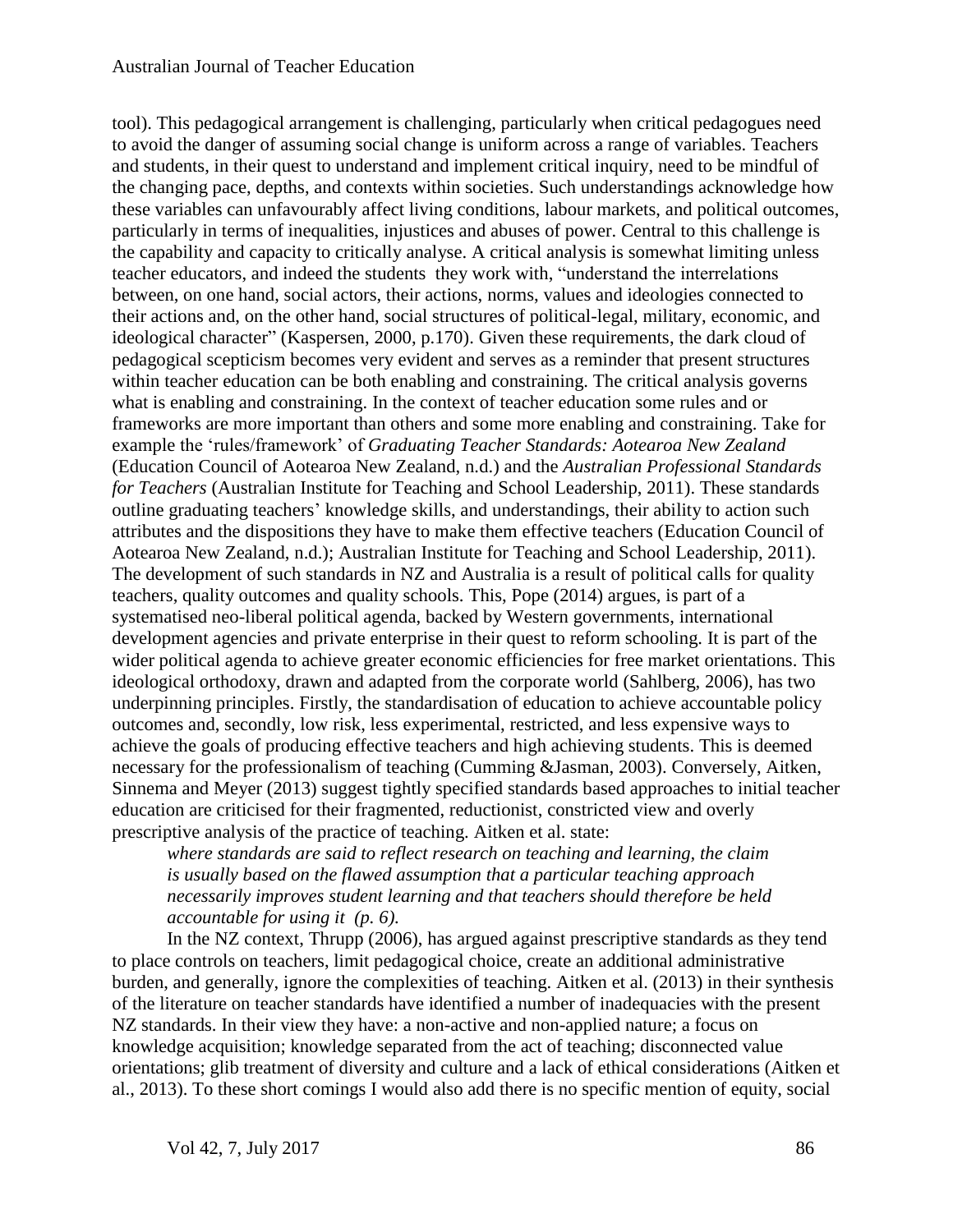justice, the examination of social power relations and a corresponding need for criticality. In identifying these inadequacies, Aitken et al. suggest that a way forward might be to develop teacher standards that emphasise an inquiry based model of teaching, informed by the discourse of international literature on standards and the analysis of present *Graduating Teacher Standards Aotearoa New Zealand.* In proposing this, they draw heavily on official Ministry of Education documents relating to *The New Zealand Curriculum* (Ministry of Education, 2007).

Aitken et al. propose a set of standards characterised by graduating teachers: defending decisions on learning priorities and teaching strategies, using teaching strategies that are most likely to be successful, evaluating the impact of teaching, and developing priorities for professional learning. Their standards emphasise the need to know about education's body of knowledge, cultural knowledge, dispositions that lend themselves to open-mindedness and flexibility, ethical principles, commitment to learners and their communities; and, finally, a commitment to social justice through criticality. While international and national critiques of present standards exist and alternatives proposed, it would seem that few centrally controlled decisions have been forthcoming to address the issues identified above (Aitken et al., 2013).

The minimisation of teaching to specific descriptors in the NZ and Australian graduating teacher standards seems to be counter intuitive to the recognition that teaching is a complex undertaking. The descriptors require graduating teachers to draw on an array of pedagogical approaches conjoined with inter-related considerations. The lack of inter-relatedness between the components of each standard seems to negate the importance of developing a knowledge of, and drawing on, education's body of knowledge to fully understand the broader context of education, teaching and the schooling contexts. By education's broader context, I refer to such foundational studies that draw on historical, political, economic, socio-cultural and psychological awareness to develop an understanding of the political contexts of policy debates and the social issues within education and society. It is argued here such foundational knowledge can facilitate the analysis and deconstruction of dominant ideologies and discourses associated with social power relations, equity and social justice. Stephenson and Rio (2009) posit that, despite the expectation that graduating teachers need in depth knowledge on educational contexts to address bi-cultural standards, realistically this knowledge is, somewhat, marginalised. Such bicultural standards, "having knowledge of tikanga and te reo Maori to work effectively within the bicultural contexts of Aotearoa New Zealand" (Education Council of Aotearoa New Zealand, n.d, Std.3b) or "understand and respect Aboriginal and Torres Strait Islander people to promote reconciliation between indigenous and non-indigenous Australians" (Australian Institute for Teaching and School Leadership, 2011, p.2, 2.4) are at best given fleeting attention or conveniently overlooked by teacher education programmes. Furthermore, in NZ the "espoused focus on reflective" practice, a major concern must be the lack of opportunity for student engagement in critical inquiry, or more specifically to inform reflection and practice through the application of historical and sociological perspectives" (Stephenson & Rio, 2009, p.162). Indeed, this lack of criticality in teacher education is hardly surprising, given the explicit tension between technocratic expectations of meeting externally prescribed assessment criteria (standards) and the arguable theoretical luxury of critical pedagogy. On analysis, Stephenson and Rio's concerns are not without substance given that, in both NZ and Australian, standards lack any specific and overt reference to 'becoming critical'.

The strong orientation to a socio-cultural-critical approach in NZ and Australian PE curricula (Culpan & Bruce, 2014; Tinning, 2010; Wright et al., 2004) seems somewhat dichotomous. New Zealand and Australian standards specify the importance of graduating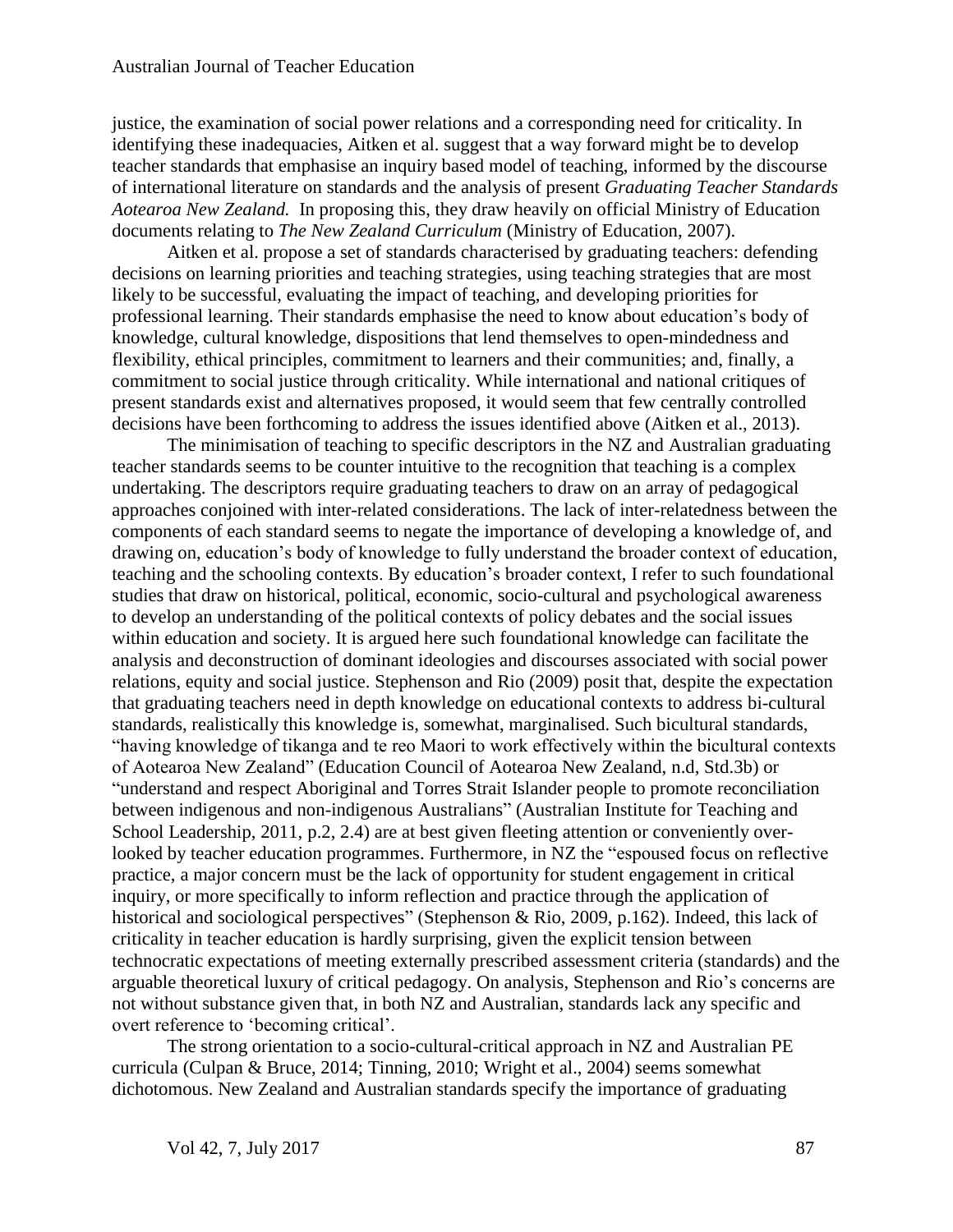teachers having professional knowledge of their respective curriculum areas. However, they are not specifically required to demonstrate any knowledge or attribute to understand, from a critical perspective, the socio-political and cultural contexts in which the implementation of these standards are to take place. For example a NZ standard states:

*Professional Knowledge Standard: Know what to teach: Standard Descriptor: Have knowledge of the relevant curriculum documents of Aotearoa NZ (Education Council of Aotearoa New Zealand, n.d., Std.1.c)*

And an Australian Standard states:

*Professional Knowledge Standard: Know the content and how to teach it. Focus Statement: Content and teaching strategies of the teaching area. Descriptor Statement: Demonstrate knowledge and understanding of the concepts, substance and structure of the content and teaching strategies of the teaching area (Australian Institute for Teaching and Leadership, 2011, Std.2.1)*

The NZ and Australia standards "are descriptive and prescriptive in that they describe what teachers, at the point of graduating, will know, understand and be able to do, and prescriptive in that they provide a basis for … approval of initial teacher education programmes" (Aitken et al., 2013, p.15). Because of this descriptive and prescriptive mix, it is acknowledged that a number of standards in both cases may, seemingly, give opportunities for critical inquiry. Arguably, these are:

NZ standards

*Professional Knowledge Standard: Graduating teachers know about learners and how they learn.*

*Standard Descriptor: Have knowledge of a range of relevant theories and research about pedagogy, human development and learning. (Education Council of Aotearoa New Zealand, n.d., Std.2.a) and* 

*Professional Knowledge Standard: Graduating teachers understand how contextual factors influence teaching and learning.*

*Standard Descriptor: Have an understanding of the complex influences that personal, social and cultural factors may have on teachers and learners.*

*Standard Descriptor: Have an understanding of education within the bi-cultural, multi-cultural, social, political, economic and historical, contexts of Aotearoa NZ (Education Council of Aotearoa New Zealand, n.d. Std.2. a&c).*

*And Australian standards*

*Professional Knowledge Standard: Know students and how they learn. Focus Statement: Students with diverse linguistic, cultural, religious and socioeconomic backgrounds.*

*Standard Descriptor: Demonstrate knowledge of teaching strategies that are responsive to the learning strengths and needs of students from diverse linguistic, cultural, religious and socio-economic backgrounds (Australian Institute for Teaching and Leadership, 2011, Std.1.3).*

However, any focus on criticality in both the above examples is seemingly intermittent at best and arguably, somewhat unreliable and erratic (Stephenson & Rio, 2009). What is needed, is clear, coherent statements for critiquing the education system, structures and policies influencing the effectiveness of teaching and learning (Aitken et al., 2013; Stephenson & Rio, 2009). The critique could also include how the system could be transformed, improved and become more socially just. In PE's case it would be contextualised by examining and holistically critiquing the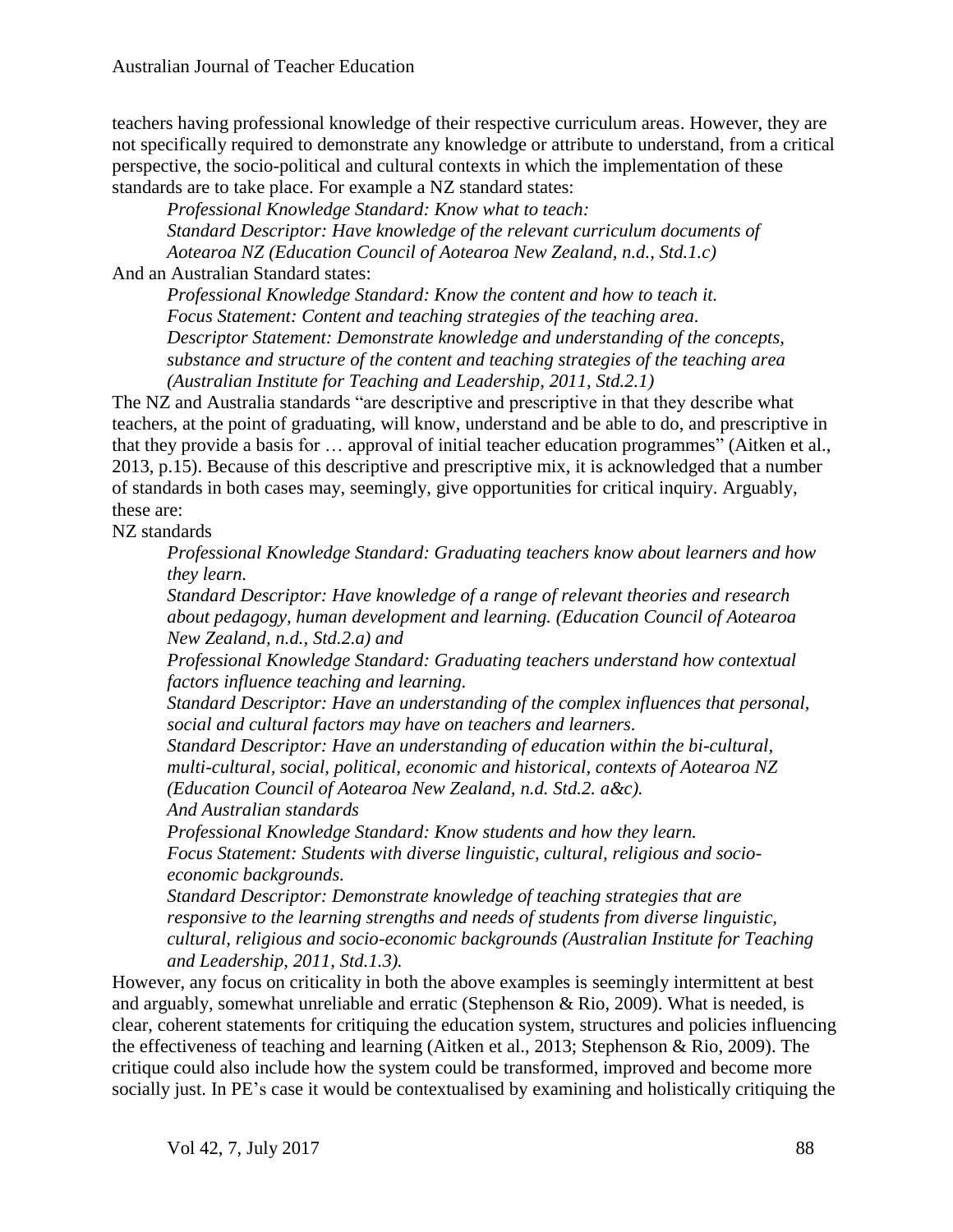movement culture. It would encourage the facilitation of the development of a critical consciousness that may inspire graduating teachers to take social actions against injustices, inequalities, rampant consumerism and non-ethical and non-virtuous behaviours, both within the movement culture and beyond (Culpan & Bruce, 2007).

The provision of clear guidance in frameworks such as the NZ and or Australian standards can be problematic as such guidance runs the risk of being inauthentic, overly prescriptive and de-professionalises learning programmes. The authenticity of such frameworks depends on contextual arrangements. Giddens (1991) argues that, in social constructions, (both PE curricula and teacher standards are such) there can be no universal laws but simple generalisations. These are only useful when their spatial and temporal contexts are shared in a common form of consciousness and understanding. However, can simple generalisation about teaching be synthesised into a coherent framework when the literature alludes to the complex nature of education, schooling and learners? The realisation that people act on the basis of values, intentions, beliefs and reflect on actions to change behaviours in diverse and unanticipated ways, means that a methodology of interpretation needs to be incorporated into the standards. Such an inclusion would make clear that hard and fast regulations and laws cannot apply. A mechanism of interpretation requires some broad agreements on a thin conceptual veneer of universal teaching 'laws' and that the interpretation of the concept i.e. the conception of the concept becomes entirely context specific (Parry, 2007). Without agreement on the conceptual universal veneer of teaching, settled upon ideological understandings, acceptance that degrees of freedom are needed to alter the actual framework, and the license to be transformative, the standards may act as impediments to student teacher learning. They may act as constraints for the development of criticality in PE contexts. Indeed, present standards arguably suggest there is a particular certitude or Holy Grail to teaching that is simply an illusion in contemporary times. Tinning (2002) reminds us such certainty conveys the impression of 'purity'. As a consequence, it is argued here that present *Graduating Teacher Standards* in NZ and *Australian Professional Standards for Teachers* in Australia may serve to imprison teacher education in general and PE in particular.

#### **Possible Pedagogical Orientation to Teacher Standards**

Heeding the critiques of present standards and the need to achieve the flexibility and degrees of freedom in order to have a license to be transformative (Parry, (2007); Bentley (2003) advocates for a constructivist pedagogical orientation. He argues that such an orientation provides a flexibility that assists in developing in student teachers "an understanding and disposition about knowledge that furthers democratic living" (p.1). Bentley argues that the more specific form of critical constructivism drawing on social constructivism emphasises the pluralistic nature of knowledge. It has the capacity to promote a "pluralistic epistemological democracy which favours the enrichment of the field of possibilities for *student teachers* through their participation in different knowledge games" (Bentley, 2003, p.5 *Author's emphasis*). This he argues is the role of pedagogy. That is to develop an epistemology of pluralism that not only provides an entry to social power relations but also allows individuals to connect with their own subjectivities. Bentley's argument is consistent with Desautels, Garrison and Fleury (1998) who argued that critical constructivism calls into question 'three idols of thinking' in today's ubiquitous teacher education's standards based educational environment: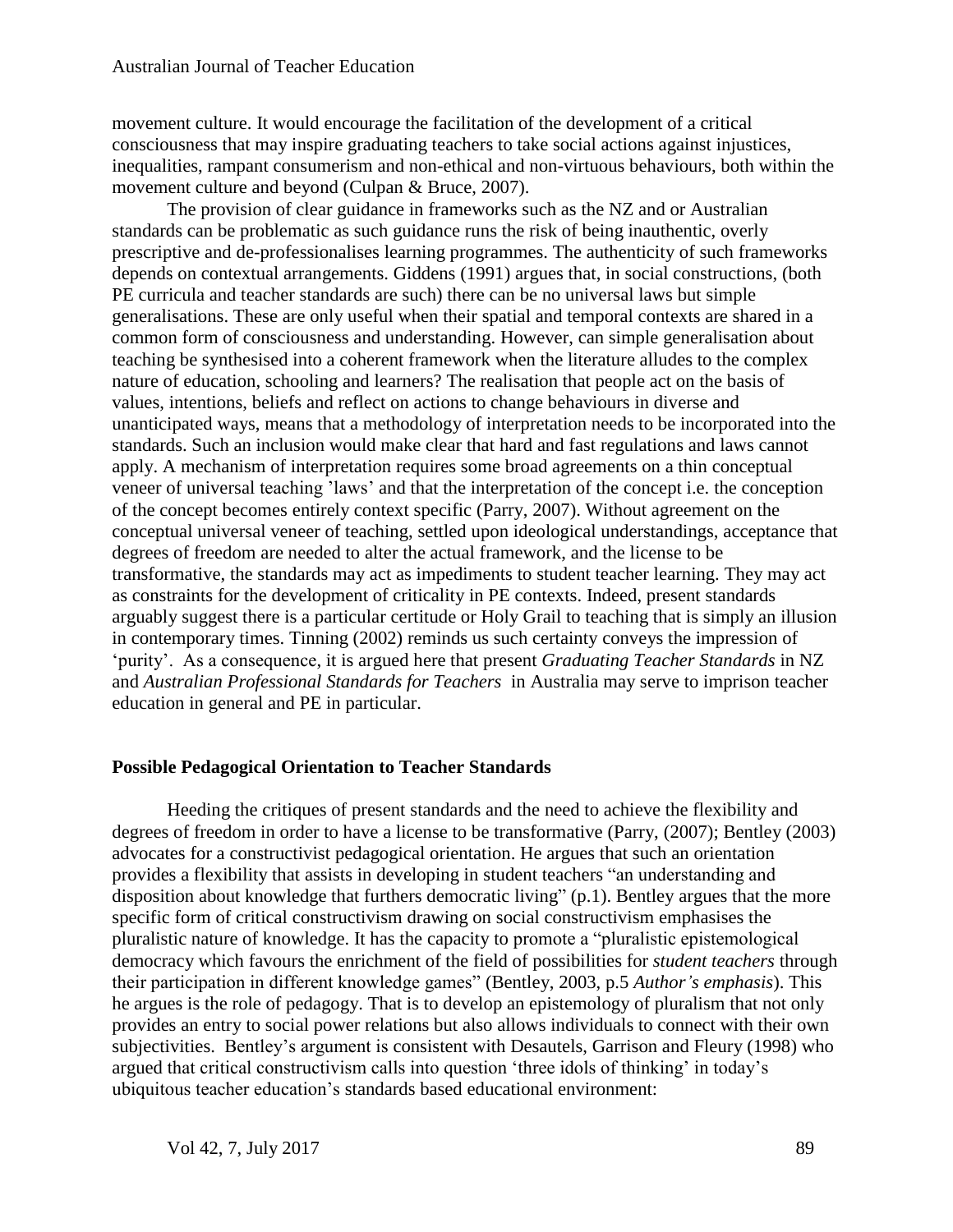- 1. Reification- whereby socially constructed knowledge is presented as unalterable, immutable and necessary.
- 2. De-contextualisation whereby knowledge and its complexities are separated, alienated and even hidden from the situation in which it arose.
- 3. Technocratisation- where knowledge is utilised to serve the commitment to bureaucratic or scientised purposes.

The three idols are simply regulated and distributed in a manner that hides issues of power, control and injustice. Desautels et al. (1998) and Bentley (2003) address these shortcoming by advocating for critical constructivism because of its potentialities for education. The constructivism that Bentley (2003) advocates needs to play a central role in teacher education "in pre-service education, critical constructivism has to be put at the center of discussions about the nature of learning, teaching, content and schooling as a socio-political process" (p.10-11). However, Bentley cautions there is no claim that critical constructivism is a 'method of finality' but rather an approach for larger educational purposes that highlight the political, social and economic factors that have created issues of power, inequality and control. He allies his carefulness with the literature and adapts to what Tinning (2002) reasoned was a partisan approach that is "not talking about unthinking, unreasoned adherence to a dogma" (p.225). Instead, Bentley (2003) gives a "commitment to a social constructivist position" (p.225) for the betterment of teacher standards in the desire to produce quality teachers.

In acknowledging Bentley's (2003) argument for critical constructivism within teacher education standards, it is noteworthy that other forms of constructivism may also have value in the 'standards' debate. Cobb (1996) suggests it is possible for the other independent components of constructivism (psychological and social) to be aligned and not be dialectically separated. He argued that each is involved with processes, through which particular information is constructed, examined for merit, contextually authenticated, and or dismissed. Synthesising psychological, social and critical constructivist components into a coherent framework may present a more flexible pragmatism to graduating teacher standards that acknowledge Tinning's (2002) concern for not promoting a certainty or Holy Grail of teaching. The synthesis may also provide the 'inquiry' and 'flexibility' that Aitken et al. (2013) suggest are necessary. Indeed, the fusion of constructivist components for teacher standards may provide more applicability to the line and object of inquiry that teacher education could take. Kincheloe (2005) is in support of rational and reasoned approaches to teaching and intimates that critical constructivism is advantageous when united with other constructivist conceptions of learning. Culpan and McBain (2012) suggest there is a natural progression from the social to critical constructivism. They posit that the social construction of knowledge lends itself to the critical examination of hegemonic social relations in order to construct and develop understandings of how power relations influence and manage the production of knowledge. Kincheloe (2005) sees the critical perspective as a mechanism whereby individuals extend their personal consciousness as "critical constructivism…promotes reflection on the production of self" (p.10).

The evocation of drawing on a framework that embraces psychological, social and critical constructivism would seemingly enhance the concept and conception of teaching that can allow attending too many of the wide ranging shortcomings of teacher standards highlighted earlier. It is suitable for individual and collective meaning-making, the educative and social nature of teaching, the critical humanist positioning of learning and systematically addresses the lack of a critically reflective tradition. As Richardson (2003) argues, this "represents a process, in the best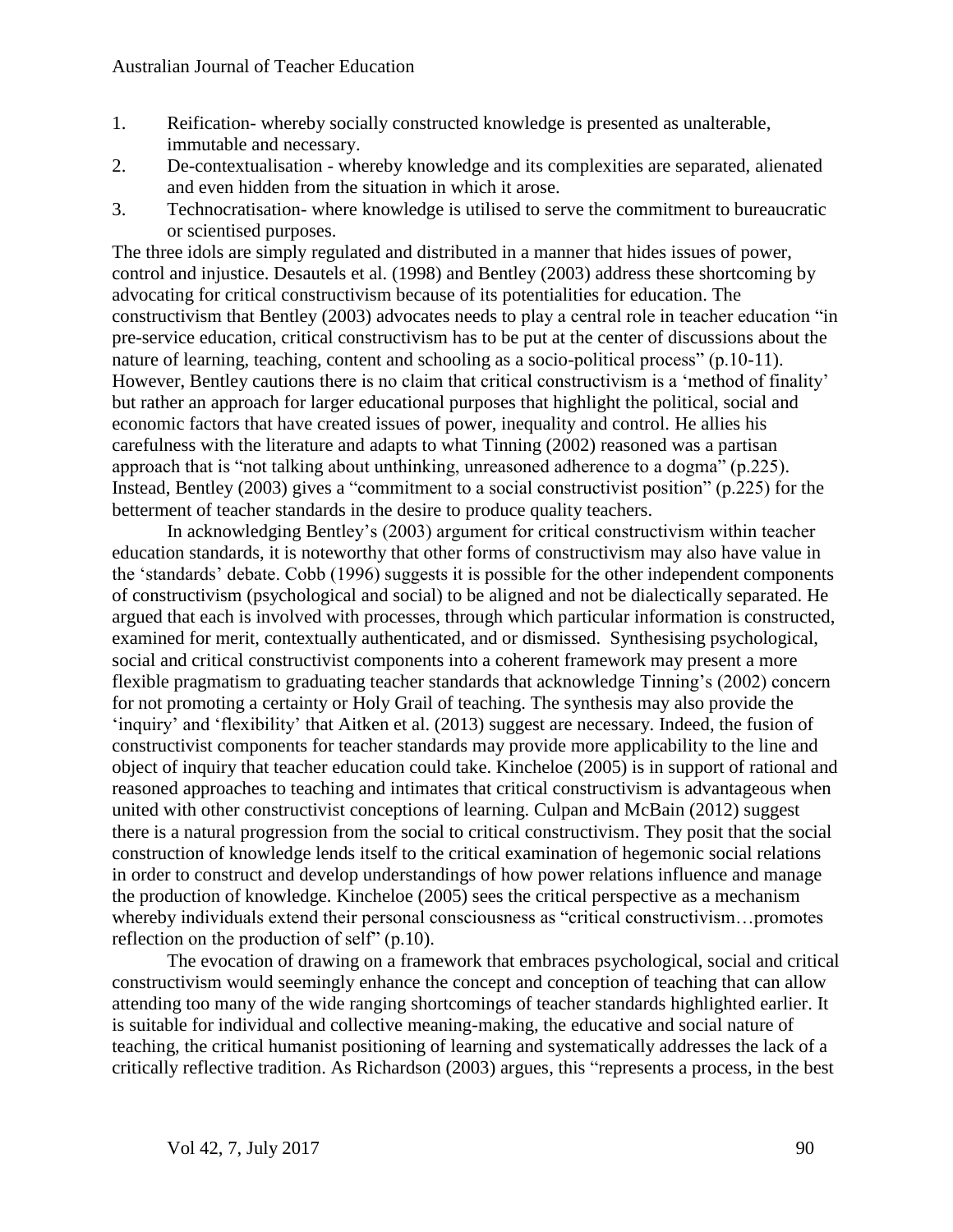of all possible worlds, that is dialogical and rational, and that creates a shared and warranted set of understandings" (p.1625).

Given these arguments and the seemingly lack of criticality within NZ and Australia teacher standards, I return to the question as to whether present standards enable critical inquiry in PE teacher education or are they constraining it? The answer cannot be categorical but one that is arguably characterised by chance. The chance being the lack of any systematised approach and the particular pedagogical orientation of the actual teacher educator. By systematised, I am not arguing for certainty but rather a pedagogical orientation to teacher standards as suggested by Bentley (2003) and to a lesser extent Aitken et al. (2013). It is proposed here that the orientation be characterised by mechanisms of interpretation where broad agreements on the conceptual nature of teaching be attained but the conception of such is open for *degrees of freedom* through contextual interpretations. However, in advocating for *degrees of freedom,* I am mindful of the suggestion of North, Sinnema, & Meyer, (In Press) that assumptions underpinning any teacher standards model are made explicit for those responsible for implementing them. By systematised, I refer to the seemingly agreed upon position that graduating teachers need to know the content and critical pedagogical implications and requirements of any given curriculum statement. At present, such a systematised approach would seem to be left to chance, especially in PE's case when there is a clear critical inquiry curriculum orientation.

#### **Caution in Moving On**

Developing pedagogical capability and capacity with student teachers is often facilitated by the provision of tentative and discrete frameworks/rules/models. These frameworks seem to provide useful road maps from which student teachers can primarily exploit when endeavouring to realise erudite pedagogies. However, drawing on similar arguments that are outlined earlier in this article, a cautious approach is urged. Such frameworks for criticality may indeed, create the same impediment as do the teacher standards *–* that is they may inhibit the thinking to explore sociological and educative imaginations for alternative visions and pathways. Such considerations seem fundamental to critical inquiry. Mindfulness needs to be given to the possibility that perhaps some of our frameworks actually create an 'iron cage' that prohibits such thinking.

As indicated earlier, a dark cloud of scepticism can engulf the pursuit of a criticality. Such cynicism needs to be mitigated with the recognition that the substitute of passivity and powerlessness for PE teacher education professionals is not an option. It is not an option that we would want our student teachers to endorse either. It is not an advancement. It is not a reasoned and responsible answer in seeking to develop teachers who are critical intellectuals, who are key agents in the development of, and transformation to, just and equitable societies. It is not a forthright way to capture the power and potential of PE. As physical educators we need to be mindful that we create ourselves and the creation of our identity is a process we participate in, and that our decisions, behaviours and actions actually engender many of the assemblies that constrain us (Giddens, 1991). In other words, we may be the architects of our own bondage, our own prison, our own 'iron cage. To encourage, promote and advocate for critical inquiry we might be well advised to critically analyse existing frameworks used in teacher education – after all they might be imprisoning us. As a consequence, this article raises the question as to whether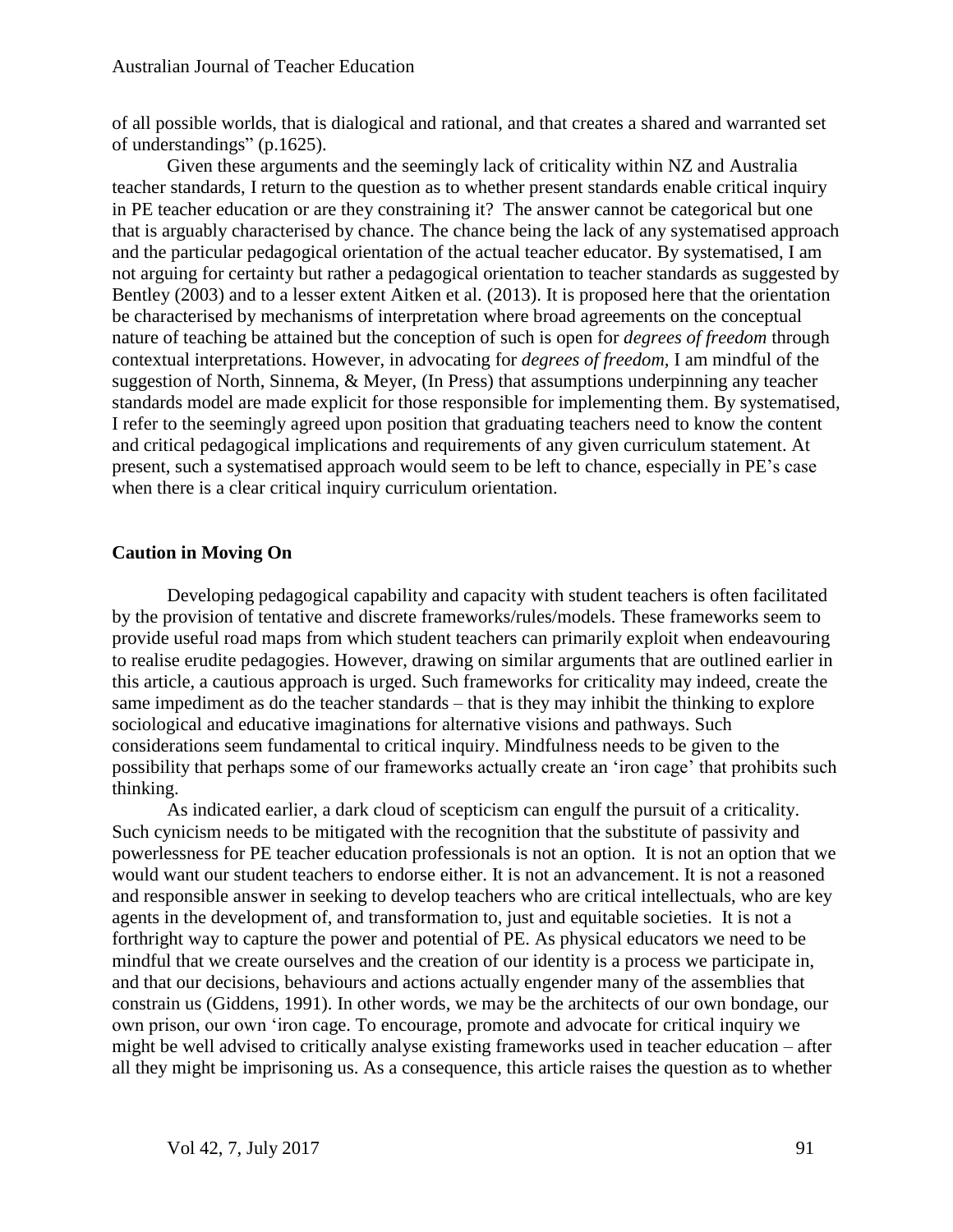the present teacher standards framework is one such constraint in our endeavours to work towards a criticality of PE.?

### **Concluding Remarks**

Becoming a 'critical educator' is a complex undertaking that requires sophisticated sociological understandings around the relationship of ideology, power and culture. In that becoming, two key pedagogical principles have been highlighted – a critical understanding of dominant ideologies and the development of effective counter hegemonic discourses to address and transform oppressive practices. Other complexities have been identified as regulatory requirements such as present graduating teacher standards in NZ and Australia. The graduating teacher standards in NZ and Australia are, arguably, problematic in that they may create a constraint or inhibit a critical approach to the teaching of PE. Indeed, they may create the same problem with other curriculum areas. Physical education in NZ and Australia have curriculum documentation that mandate a criticality commensurate with critical inquiry (Culpan & Bruce, 2014 & 2007; Wright, MacDonald, & Burrows, 2004). However, developing a criticality in PE teacher education seems at best a chance occurrence. Arguably, attempts at criticality lack a systematised approach. It is important to highlight that aspects of a systemisation have been outlined earlier and could also include an in depth analysis that addresses such questions as:

- 1. What is the generally accepted meaning of a standard?
- 2. What does the text of the standard mean in diverse socio-cultural and pedagogic contexts?
- 3. What are the socio-political and pedagogical assumptions, beliefs and ideology behind the text of the standard?
- 4. How are the standards used to assess student teacher competence in context?
- 5. Does any particular standard lend itself to, or resonate with, a pedagogic interrogation, particularly of a critical type?

By addressing such questions, and undertaking a critical analysis of standards, more coherent pathways for critical inquiry might be opened.

In summary, the article has attempted to highlight that, maybe, one of the central problems to ensuring the development of a critical inquiry tradition in teacher education, is that such a focus is not overtly embedded in graduating teacher standards. This is particularly problematic for PE teacher education, given curricula mandates (NZ and Australia). In highlighting this problem, this article suggests that a pedagogical constructive framework, drawing significantly on critical constructivism, might provide a better orientation by which a criticality can be achieved.

## **References**

Aitken, G., Sinnema, C., & Meyer, F. (2013). *Initial teacher education outcomes: Standards for graduating teachers:* A paper for discussion. Wellington, NZ: Ministry of Education.

Apple, M. (2003). Creating difference: Neo-liberalism, neo-conservatism and the politics of educational reform. In J. Freeman-Moir & A. Scott (Eds.), *Yesterday's dreams* (pp. 180- 213). Christchurch, New Zealand: Canterbury University Press.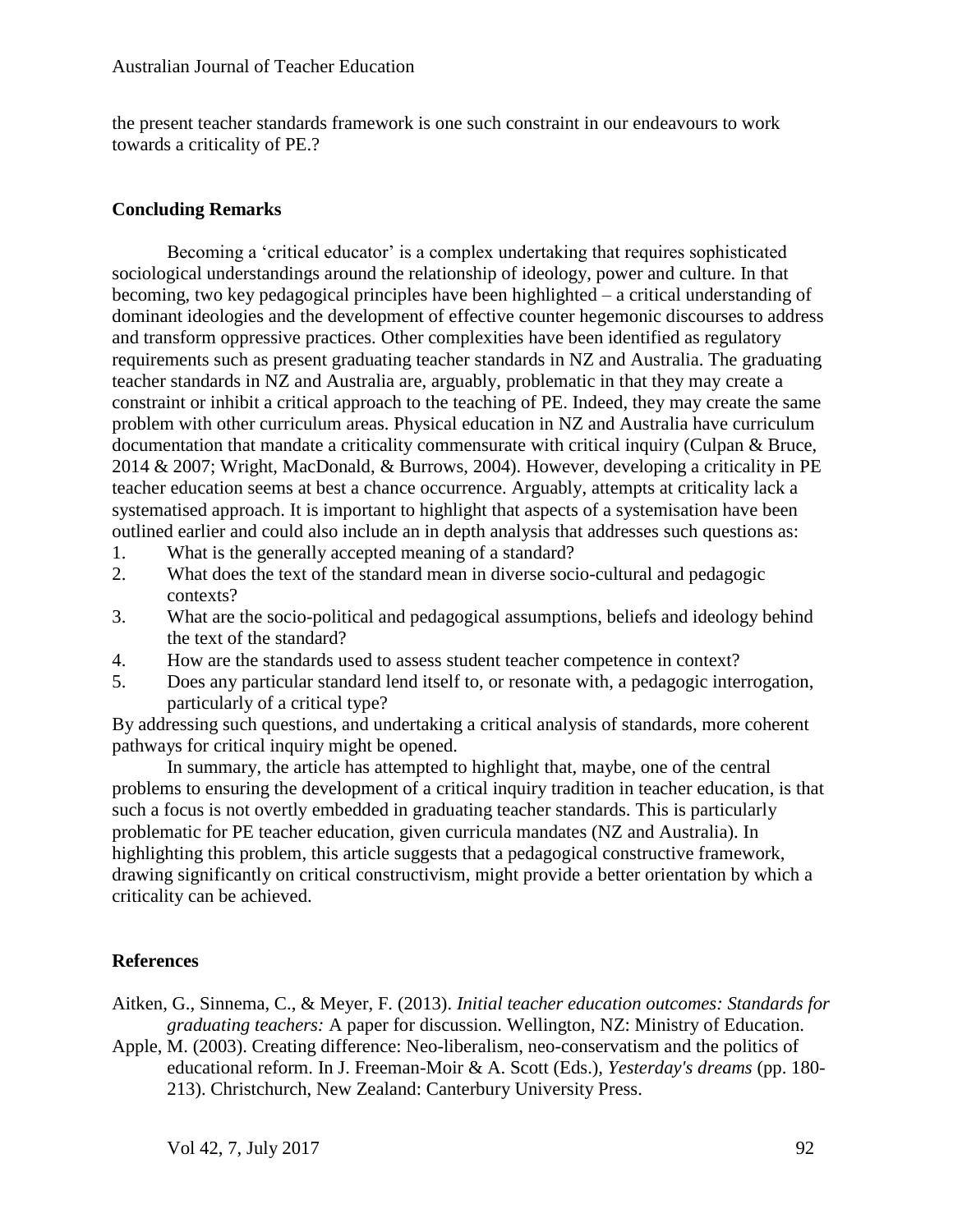- Australian Institute for Teaching and School Leadership, (2011). *National professional standards for teachers*. Australian Institute for Teaching and School Leadership. Queensland College of Teachers. Retrieved from [http://www.aitsl.edu.au/australian](http://www.aitsl.edu.au/australian-professional-standrads-for)[professional-standrads-for](http://www.aitsl.edu.au/australian-professional-standrads-for) teachers/standards/list
- Bain, L. (1990). A critical analysis of the hidden curriculum in physical education. In D. Kirk & R. Tinning (Eds.). *Physical education curriculum and culture: Critical issues in the contemporary crisis*. London: The Falmer Press.
- Bentley, M. (2003*). Introducing critical constructivism*. American Educational Studies Association. Mexico: 1-14.
- Breuing, M. (2011). Problematizing critical pedagogy. *International Journal of Critical Pedagogy,* 3(3), 2-23.
- Bruce, J. (2013). Dancing on the edge: A self-study exploring postcritical possibilities in physical education. *Sport Education and Society*, 18(6), 807-824. <https://doi.org/10.1080/13573322.2011.613457>
- Cobb, P. (1996). Where's the mind? A coordination of sociocultural and cognitive perspectives. In C. T. Fosnot (Ed.), *Constructivism: theory, perspectives and practice* (pp. 103-119). London: Teachers College, Columbia University.
- Culpan, I., & Bruce, J. (2014) Mandate and liberate: Physical education and health in Aotearoa/New Zealand. In M-K. Chin & C. Edginton (Ed.), *Physical education and health: Global perspectives and best practice*, 341-353. Urbana, IL: Sagamore Publishing.
- Culpan, I., & Bruce, J. (2007). New Zealand physical education and critical pedagogy: refocusing the curriculum. *International Journal of Sport and Health Science*, 5, 1-11. <https://doi.org/10.5432/ijshs.5.1>
- Culpan, I., & McBain, S. (2012). Constructivist pedagogies for Olympism education. *Asia-Pacific Journal of Health, Sport and Physical Education*, 3(2), 95-108. <https://doi.org/10.1080/18377122.2012.700690>
- Cumming, J., & Jasman, A. (2003). *Professional teaching standards and quality education.* UNESCO; Teacher Status and Qualifications for Education Quality Project. UNESCO.
- Dardner, A., Torres, R., & Baltodano, M. (2002). *The critical pedagogy reader*. New York: Routledge Falmer.
- Desautels, J., Garrison, J., & Fleury, S. (1998). Critical constructivism and the socio-political agenda. In M. Larochelle, N. Bednarz & J. Garrion (Eds.), *Constructivism and education* (pp 254-278). New York: Cambridge University Press. <https://doi.org/10.1017/CBO9780511752865.016>
- Education Council of Aotearoa New Zealand, (n.d.). *Graduating Teacher Standards: Aotearoa New Zealand*. Retrieved from https://educationcouncil.org.nz/content/graduating-teacherstandards.
- Fernandez-Balboa, J. M. (1997). The human movement profession: From modernism to postmodernism. In J. M. Fernandez-Balboa (Ed*.), Critical postmodernism in human movement, physical education, and sport* (pp. 3–10). New York: State University of New York Press.
- Giddens, A. (1991). Structuration theory: Past, present and future. In C. Bryant & D. Jary (Eds.), *Giddens' theory of structuration.* London: Routledge.
- Gillespie, L., & McBain, S. (2011). A Critical Analysis Process bridging the theory to practice gap in senior physical education. *Waikato Journal of Education, 16*(2), 65-72 <https://doi.org/10.1017/CBO9780511752865.016>